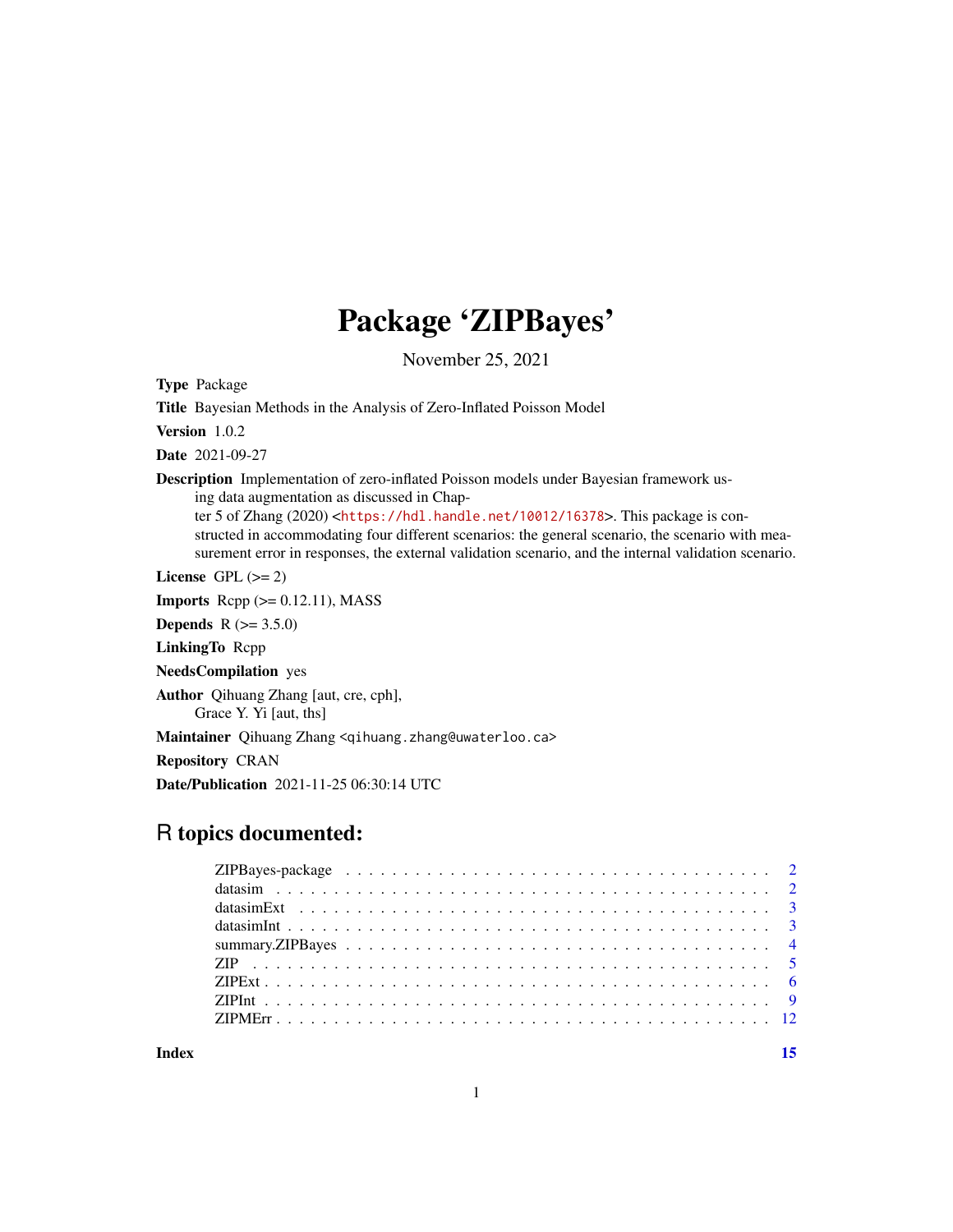<span id="page-1-0"></span>

Implementation of zero-inflated Poisson (ZIP) model in Bayesian methods with data augmentation strategy. The R package is general to different scenarios, including an ordinary scenario for zeroinflated Poisson Model, the scenario with measurement error in response, the scenario with internal or external validation data available.

### Details

This package implemented the zero-inflated Poisson model based on a Bayesian framework. The method is implemented with a Monte Carlo Markov Chain (MCMC) approach with a data augmentation strategy. The package is integrated with C++ to improve the computing speed. It mainly contains four main functions. The function ZIPBayes corresponds to ordinary zero-inflated count data and no measurement error is considered. The function ZIPBayes\_MErr considers the case where the response is subject to measurement error as a model by Qihuang Zhang (2020). The function ZIPBayes\_Int and ZIPBayes\_Ext are corresponding to the case where the internal or external validation data are available, respectively. Other helper functions are also contained in this packages, such as summarizing the trace from the MCMC algorithm, plotting the trace plot, etc.

### Author(s)

Qihuang Zhang and Grace Y. Yi.

Maintainer: Qihuang Zhang <qihuang.zhang@uwaterloo.ca>

<span id="page-1-1"></span>datasim *Toy example data - main study only*

### **Description**

This data set gives an example data for the illustration of usage of [ZIP](#page-4-1) and [ZIPMErr](#page-11-1) function. The dataset contains naivedata and the design matrices for the response model, measurement error model.

#### Usage

```
data(datasim)
```
### Format

A data.frame of 6 columns. "Ystar" refers to the error-prone response. "Y" refers to the true count response. "X1" and "X2" are covariates in the response model. "Xplus" and "Xminus" are the covariates for the measurement error model.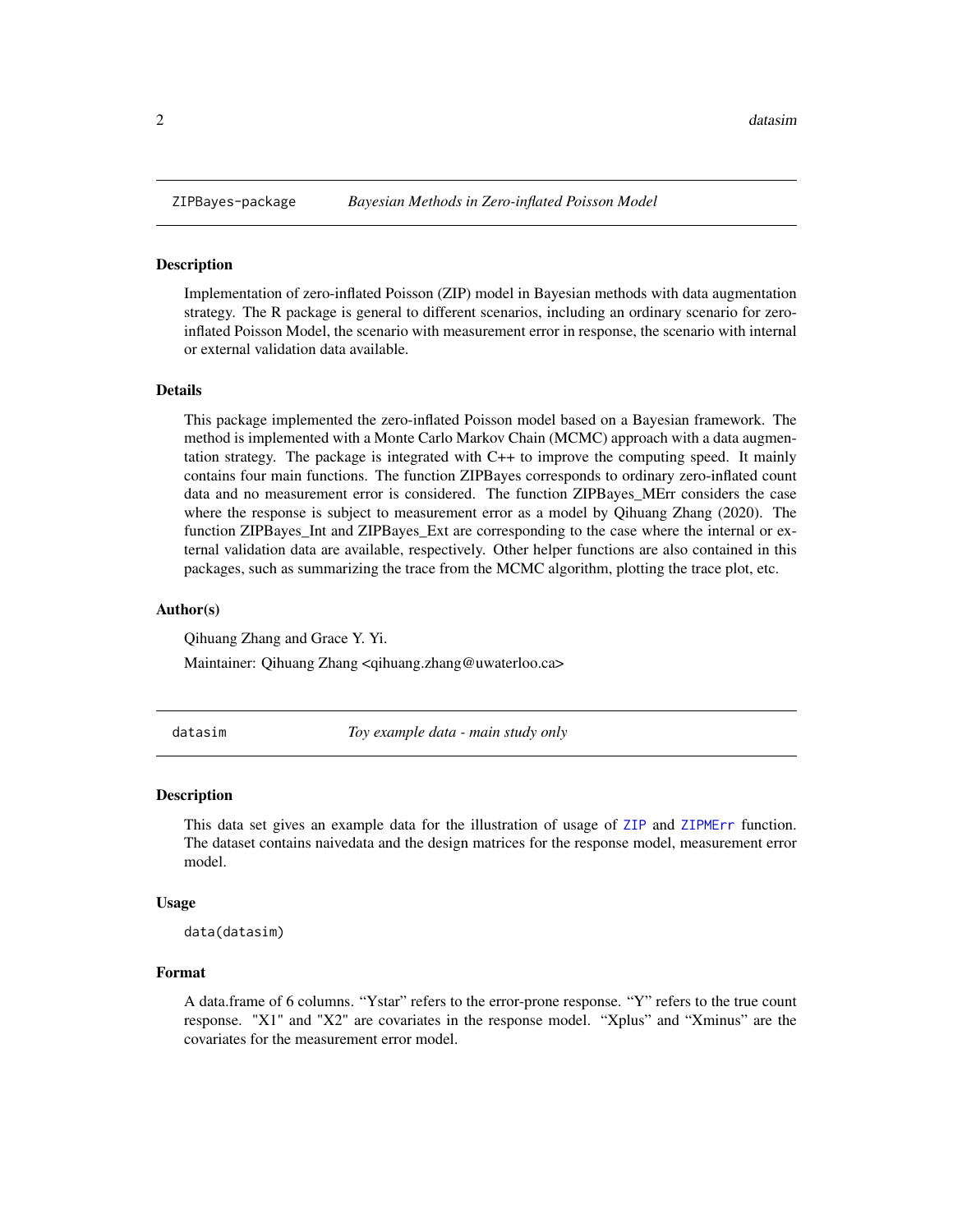<span id="page-2-0"></span>

This data set gives an example data for the illustration of usage of [ZIPExt](#page-5-1) function. The dataset contains a list of main data and external validation data.

### Usage

data(datasimExt)

### Format

A list of two data.frames. The first data.frame, named "main", corresponds to the main data with 6 columns. Same as the [datasim](#page-1-1), "Ystar" refers to the error-prone response. "Y" refers to the true count response. "X1" and "X2" are covariates in the response model. "Zplus" and "Zplus" are the covariates for the measurement error model. The second data.frame corresponds to the validation data with 5 columns.

datasimInt *Toy example data - main study and internal validation study*

### Description

This data set gives an example data for the illustration of usage of [ZIPInt](#page-8-1) function. The dataset contains a list of main data and internal validation data.

### Usage

data(datasimInt)

### Format

A list of two data.frames. The first data.frame, named "main", corresponds to the main data with 6 columns. Same as the [datasim](#page-1-1), "Ystar" refers to the error-prone response. "Y" refers to the true count response. "X1" and "X2" are covariates in the response model. "Zplus" and "Zplus" are the covariates for the measurement error model. The second data.frame corresponds to the validation data with 7 columns.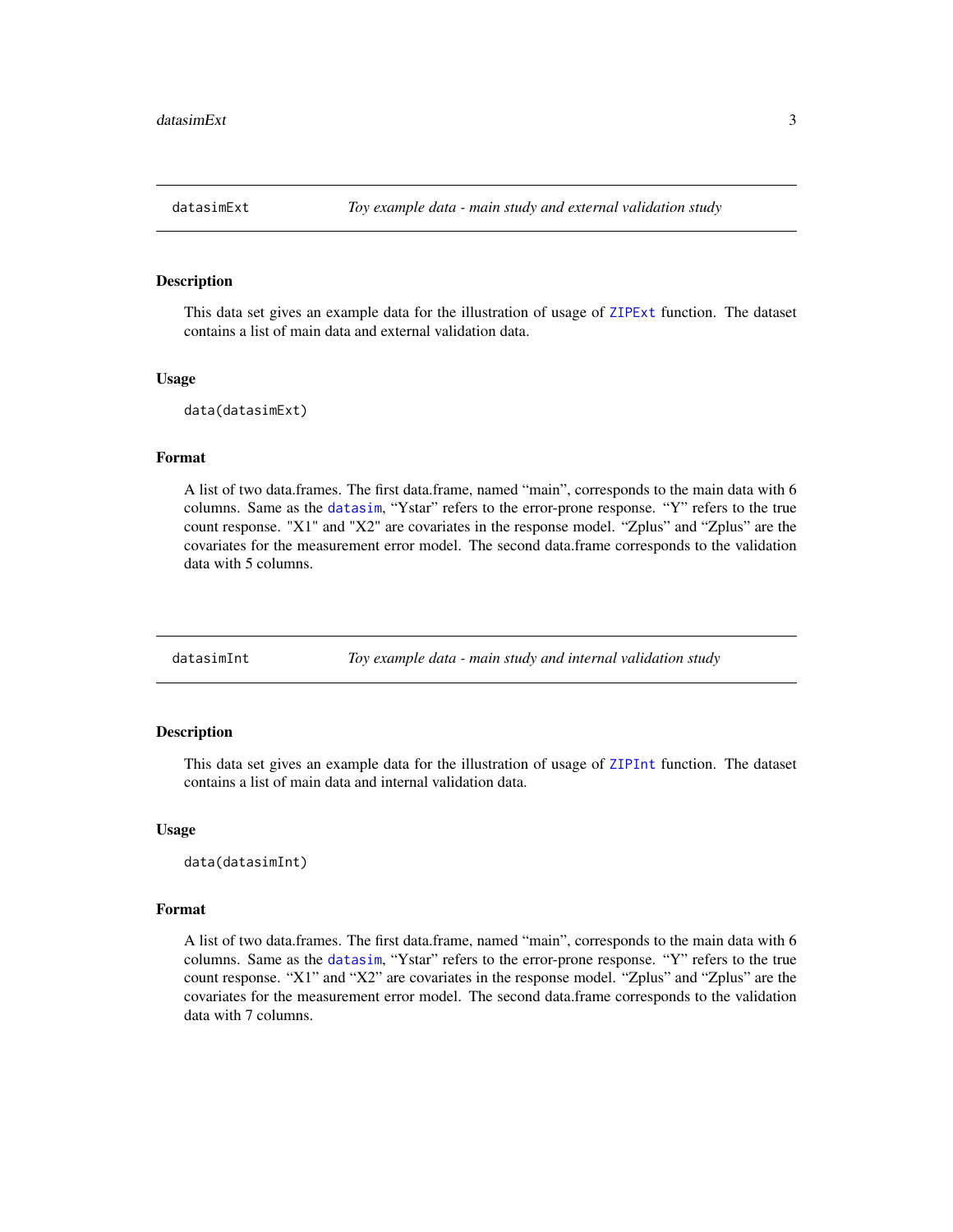<span id="page-3-0"></span>

This function is a method for ZIPBayes object. It summarize the trace output from the main functions into interesting summary statistics, such as mean, median, confidence interval, and highest density region (HDR),

### Usage

## S3 method for class 'ZIPBayes'

```
## S3 method for class 'ZIPBayes'
summary(object, burnin = 1, thinperiod = 1, confidence.level = 0.95, \dots)
```
### Arguments

| object           | the "ZIPBayes" object gotten from the main function.                                                                                                                                     |
|------------------|------------------------------------------------------------------------------------------------------------------------------------------------------------------------------------------|
| burnin           | the number of records to be discarded as the early period of MCMC algorithm.<br>Default is 1, meaning the first data point will be discarded when calculating the<br>summary statistics. |
| thinperiod       | the number of period in the thining periord. The results will be picked every this<br>number. Default is 1, meaning no thining will be done. See details.                                |
| confidence.level |                                                                                                                                                                                          |
|                  | the confidence level for the constructed confidence interval. Default is 0.95.                                                                                                           |
| $\cdot$          | other arguments passed to the function.                                                                                                                                                  |

### Details

This function summarizes the tracing results produced by [ZIP](#page-4-1), [ZIPMErr](#page-11-1), [ZIPExt](#page-5-1), and [ZIPInt](#page-8-1). To diminish the influence of the starting values, we generally discard the first portion of each sequence and focus attention on the remaining. The argument burnin is set to control the number of steps to be discarded.

Another issue that sometimes arises, once approximate convergence has been reached, is whether to thin the sequences by keeping every k-th simulation draw from each sequence and discarding the rest. The argument thinperiod is used to set  $k$  here.

### Value

ZIPBayes a list of summary for each data set. "HDR\_LB" and "HDR\_UB" respectively respresents the lower and upper bound of the high density region.

### Author(s)

Qihuang Zhang and Grace Y. Yi.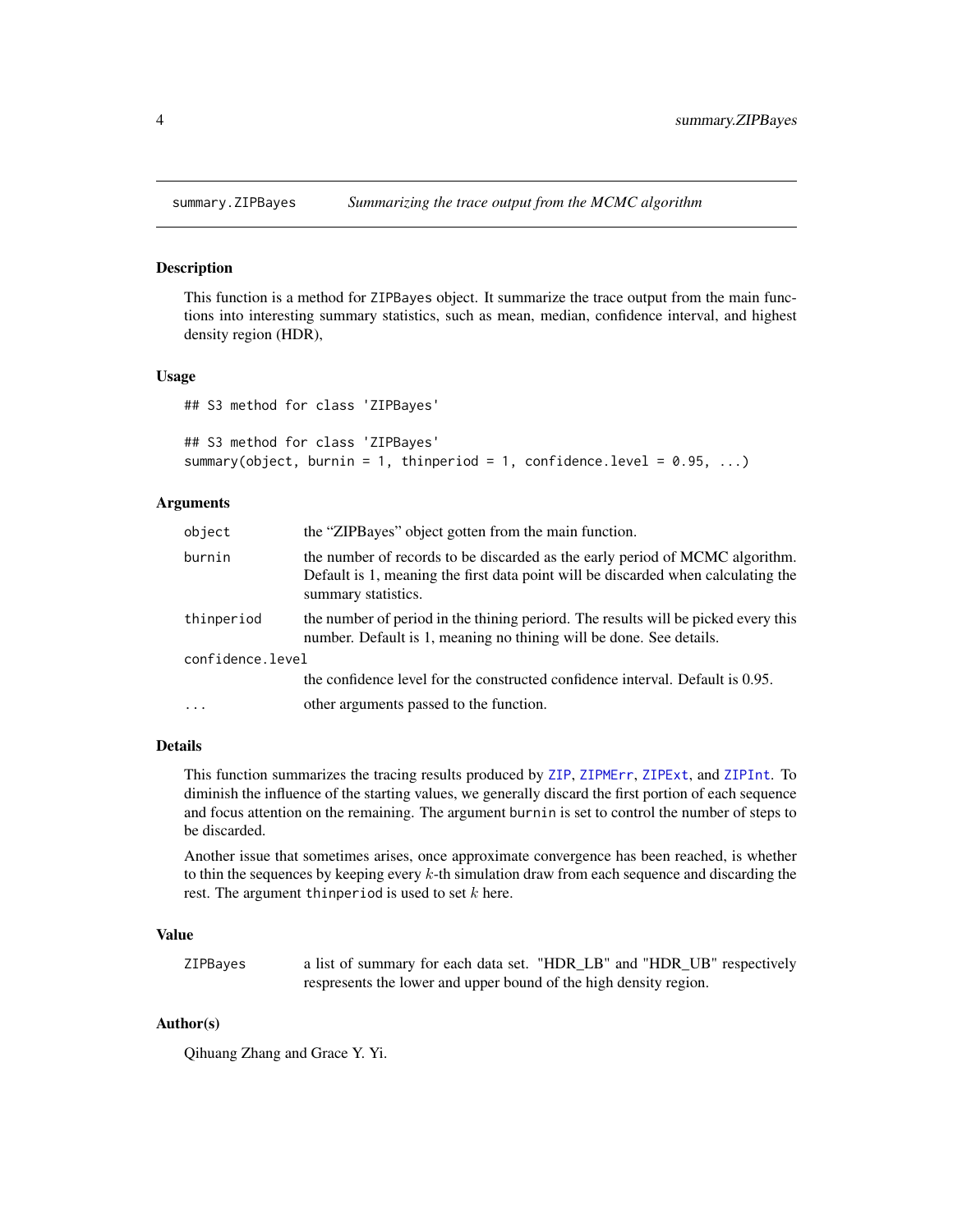### <span id="page-4-0"></span> $ZIP$  5

### See Also

[ZIP](#page-4-1), [ZIPMErr](#page-11-1), [ZIPExt](#page-5-1), [ZIPInt](#page-8-1)

### Examples

## Please see the example in ZIP() function

### <span id="page-4-1"></span>ZIP *zero-inflated Poisson model*

### Description

The function implements the MCMC algorithm with data augmentation to estimate the parameters in the zero-inflated Poisson model. The function returns the trace of the sampled parameters in each interaction. To obtain the summary estimation, use summary().

### Usage

ZIP(Y, Covarmainphi, Covarmainmu,

betaphi, betamu, priorgamma, propsigmaphi, propsigmamu = propsigmaphi,  $seed = 1$ , nmcmc = 500)

| Y            | a count vector of length $n$ specifying response in the zero-inflated Poisson model.                                                                         |
|--------------|--------------------------------------------------------------------------------------------------------------------------------------------------------------|
| Covarmainphi | a $n \times p_1$ dimensional data. frame or matrix of data with respect to the probability<br>component of the zero-inflated Poisson model.                  |
| Covarmainmu  | a $n \times p_2$ dimensional data. frame or matrix of data with respect to the mean<br>component of the zero-inflated Poisson model.                         |
| betaphi      | a vector of length $p_1$ specifying the initial values of the parameters in the prob-<br>ability component of the zero-inflated Poisson model                |
| betamu       | a vector of length $p_2$ specifying the initial values of the parameters in the prob-<br>ability component of the zero-inflated Poisson model                |
| priorgamma   | a vector of length 2 specifying the two parameters of gamma prior                                                                                            |
| propsigmaphi | a vector of length $p_1$ specifying the standard error of the Gaussian proposal<br>distribution for the parameters corresponds to the probability component. |
| propsigmamu  | a vector of length $p_2$ specifying the standard error of the Gaussian proposal<br>distribution for the parameters corresponds to the mean component.        |
| seed         | a numeric value specifying the seed for random generator                                                                                                     |
| nmcmc        | a integer specify the number of the generation of MCMC algorithm                                                                                             |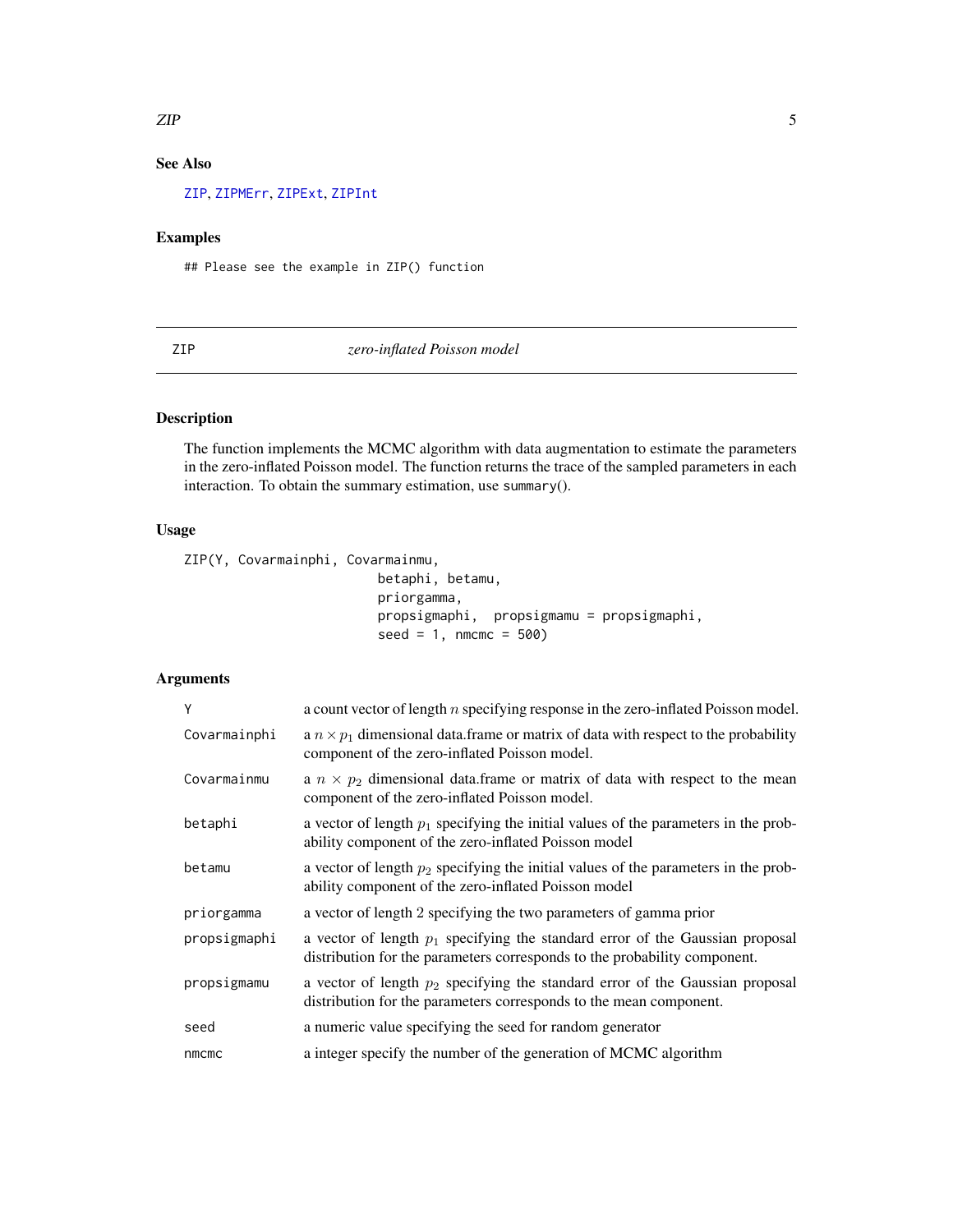### <span id="page-5-0"></span>Details

The zero-inflated Poisson model involves two components, the probability components and the mean compoenents (Zhang, 2020). Argument Covarmainphi, betaphi, propsigmaphi correspond to the probability compoenent; Covarmainmu, betamu, propsigmamu correspond to the mean compoenent.

### Value

BayesResults the list of trace of generated parameters for each component of the models. Data.frame "betaphi\_trace" corresponds to the probability component of ZIP response model; "betamu\_trace" refers to the mean component of the ZIP response model.

### Author(s)

Qihuang Zhang and Grace Y. Yi

### References

Zhang, Qihuang. "Inference Methods for Noisy Correlated Responses with Measurement Error." (2020).

### See Also

[glm](#page-0-0)

### Examples

```
data(datasim)
set.seed(0)
example_ZIP <- ZIP( Y = datasim$Ystar,
                         Covarmainphi = datasim[,c("intercept","X1")],
                         Covarmainmu = datasim[,c("intercept","X2")],
                         betaphi = c(-0.7, 0.7), betamu = c(1, -0.5),
                         priorgamma = rep(1,1), propsigmaphi = c(0.05,0.05),
                         nmcmc = 100)
```
summary(example\_ZIP)

<span id="page-5-1"></span>ZIPExt *Zero-inflated Poisson model under measurement error and external validation data are available*

### Description

The function implements the MCMC algorithm with data augmentation to estimate the parameters in the zero-inflated Poisson model while correcting for the measurement error arising from the responses. The function returns the trace of the sampled parameters in each interaction. To obtain the summary estimation, use summary().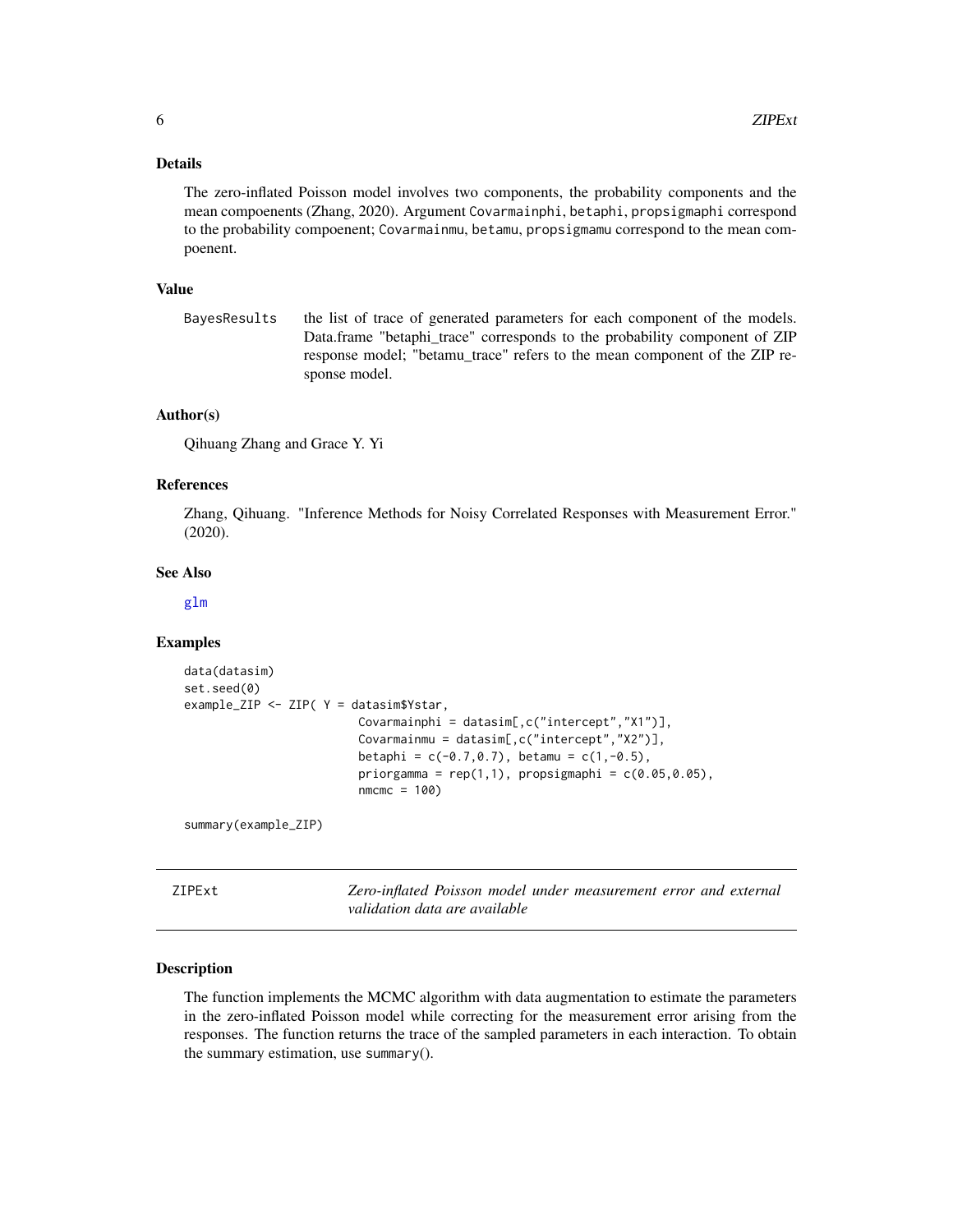### $ZIPExt$  7

### Usage

```
ZIPExt (Ystar, Covarmainphi, Covarmainmu, Covarplus, Covarminus,
          Ystarval, Yval, Covarvalplus, Covarvalminus,
          betaphi, betamu, alphaplus, alphaminus,
          Uibound = c(7, 11),
          priorgamma, priormu, priorSigma,
          propsigmaphi, propsigmamu = propsigmaphi,
          propsigmaplus = propsigmaphi, propsigmaminus = propsigmaphi,
           seed = 1, nmcmc = 500)
```

| Ystar         | a count vector of length $n$ specifying the error-prone response in the zero-<br>inflated Poisson model.                                                 |
|---------------|----------------------------------------------------------------------------------------------------------------------------------------------------------|
| Covarmainphi  | a $n \times p_1$ dimensional data. frame or matrix of the covariate data with respect to<br>the probability component of the zero-inflated Poisson model |
| Covarmainmu   | a $n \times p_2$ dimensional data. frame or matrix of the covariate data with respect to<br>the mean component of the zero-inflated Poisson model        |
| Covarplus     | a $n \times q_1$ dimensional data. frame or matrix of the covariate data for the measure-<br>ment error model of the add-in error process                |
| Covarminus    | a $n \times q_2$ dimensional data. frame or matrix of the covariate data for the measure-<br>ment error model of the leave-out error process             |
| Ystarval      | a count vector of length $m$ specifying the error-prone response in the validation<br>data.                                                              |
| Yval          | a count vector of length $m$ specifying the precisely measured response in the<br>validation data.                                                       |
| Covarvalplus  | a $m \times q_1$ dimensional data. frame or matrix of the covariate for validation data<br>of the add-in error process                                   |
| Covarvalminus | a $m \times q_2$ dimensional data. frame or matrix of the covariate for validation data<br>of the leave-out error process                                |
| betaphi       | a vector of length $p_1$ specifying the initial values of the parameters in the prob-<br>ability component of the zero-inflated Poisson model            |
| betamu        | a vector of length $p_2$ specifying the initial values of the parameters in the prob-<br>ability component of the zero-inflated Poisson model            |
| alphaplus     | a vector of length $q_1$ specifying the initial values of the parameters for the mea-<br>surement error model of the add-in error process                |
| alphaminus    | a vector of length $q_2$ specifying the initial values of the parameters in the prob-<br>ability component of the leave-out error process                |
| Uibound       | a vector of length 2 specifying the maximum number of the count in the inverse<br>sampling method                                                        |
| priorgamma    | a vector of length 2 specifying the two parameters of gamma prior                                                                                        |
| priormu       | a vector of length $q_2$ specifying the mean vector of the normal prior for the<br>measurement error model of the leave-out error process                |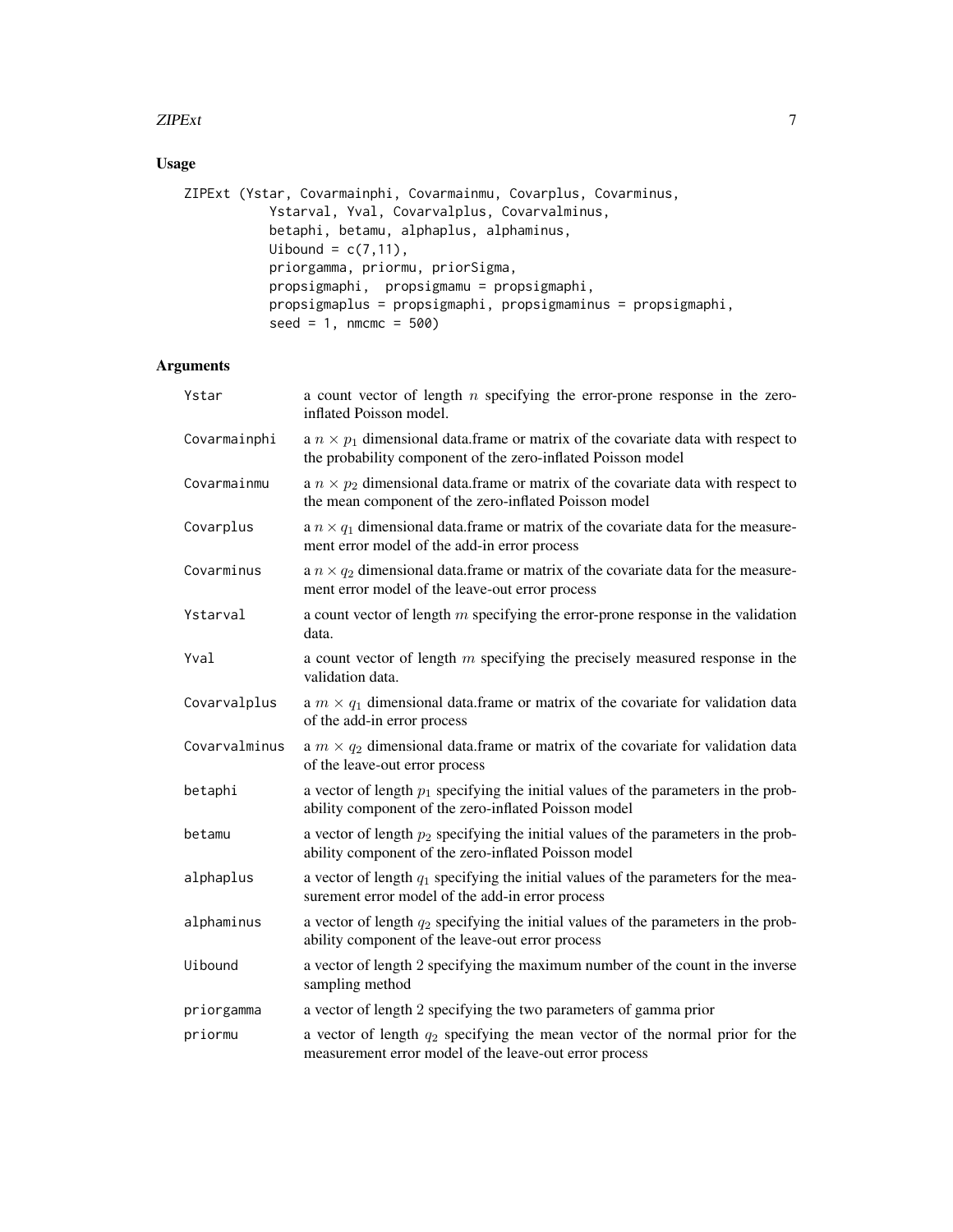<span id="page-7-0"></span>

| priorSigma     | a vector of length $q_2$ specifying the standard erros of the normal prior for the<br>measurement error model of the leave-out error process                   |
|----------------|----------------------------------------------------------------------------------------------------------------------------------------------------------------|
| propsigmaphi   | a vector of length $p_1$ specifying the standard error of the Gaussian proposal<br>distribution for the parameters corresponds to the probability component.   |
| propsigmamu    | a vector of length $p_2$ specifying the standard error of the Gaussian proposal<br>distribution for the parameters corresponds to the mean component.          |
| propsigmaplus  | a vector of length $q_1$ specifying the standard error of the Gaussian proposal<br>distribution for the parameters corresponds to the add-in error process.    |
| propsigmaminus | a vector of length $q_1$ specifying the standard error of the Gaussian proposal<br>distribution for the parameters corresponds to the leave-out error process. |
| seed           | a numeric value specifying the seed for random generator                                                                                                       |
| nmcmc          | a integer specify the number of the generation of MCMC algorithm                                                                                               |

### Details

Comparing to the ZIPMErr function, this function has an addition component – validation data. Here, the argument "Ystarval", "Yval", "Covarvalplus", "Covarvalminus", are new for the sceanrio with external validation.

#### Value

BayesResults the list of trace of generated parameters for each component of the models. Data frame "betaphi\_trace" corresponds to the probability component of ZIP response model; "betamu\_trace" refers to the mean component of the ZIP response model. Data frames "alphaplus\_trace" and "alphaminus\_trace", respectively, correspond to the add-in error and leave-out error process in the measruement error model.

### Author(s)

Qihuang Zhang and Grace Y. Yi

### References

Zhang, Qihuang. "Inference Methods for Noisy Correlated Responses with Measurement Error." (2020).

### See Also

[glm](#page-0-0)

### Examples

```
## load data
data(datasimExt)
set.seed(0)
example_ZIP_Ext <- ZIPExt (Ystar = datasimExt$main$Ystar,
                           Covarmainphi = datasimExt$main[,c("intercept","X1")],
```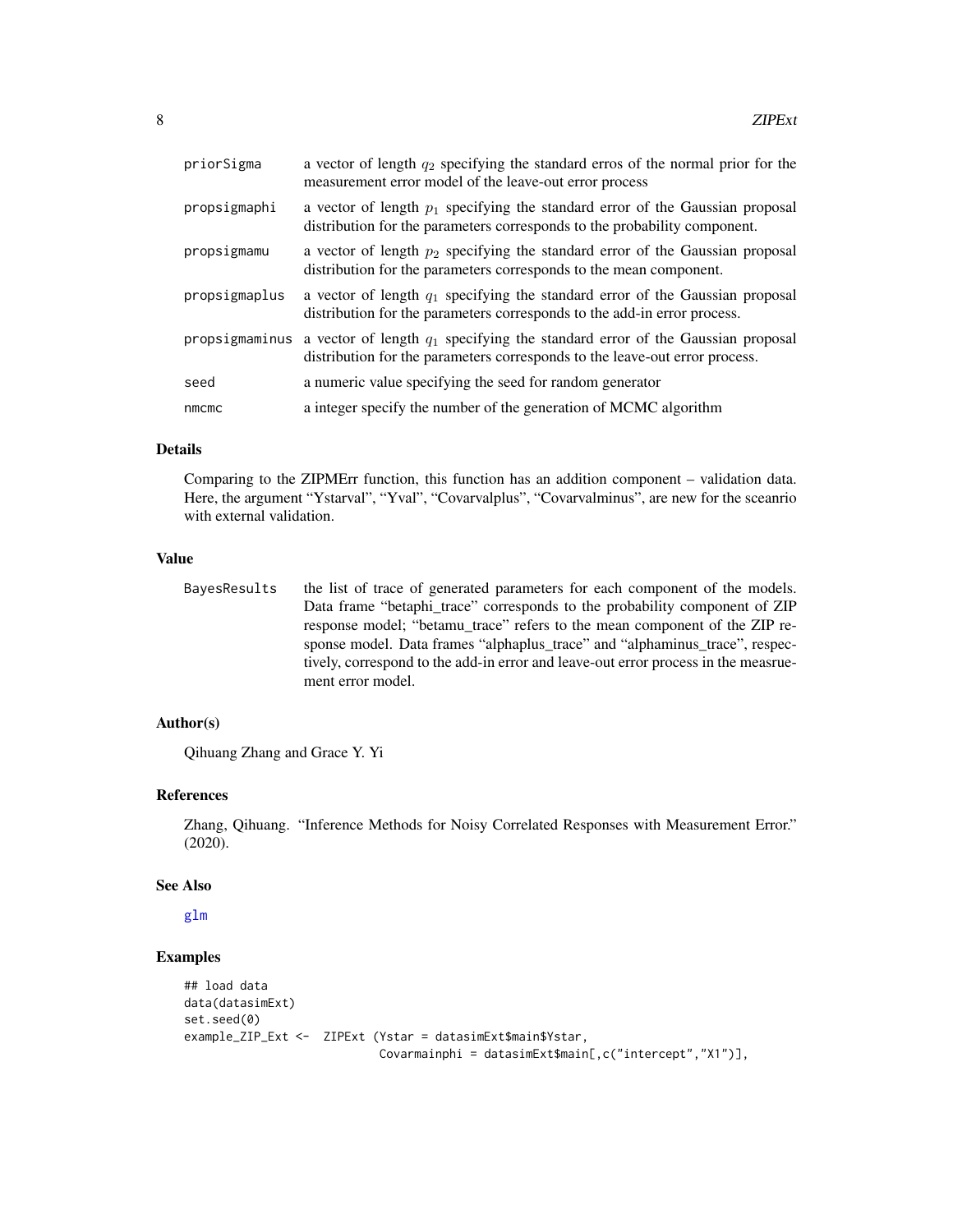```
Covarmainmu = datasimExt$main[,c("intercept","X2")],
Covarplus = datasimExt$main[,c("intercept","Zplus")],
Covarminus = datasimExt$main[,c("intercept","Zminus")],
Ystarval = datasimExt$validation$Ystar,
Yval = datasimExt$validation$Y,
Covarvalplus = datasimExt$validation[,3:4],
Covarvalminus = datasimExt$validation[,3:4],
betaphi = c(0.7, -0.7), betamu = c(1, -1.5),
alphaplus = c(\theta, \theta), alphaminus=c(\theta, \theta),
priorgamma = c(0.001, 0.001), priormu = c(0, 0),
priorSigma = c(1,1), propsigmaphi = c(0.05, 0.05),
nmcmc = 10
```
summary(example\_ZIP\_Ext)

<span id="page-8-1"></span>ZIPInt *Zero-inflated Poisson model under measurement error and internal validation data are available*

### Description

The function implements the MCMC algorithm with data augmentation to estimate the parameters in the zero-inflated Poisson model while correcting for the measurement error arising from the responses. The function returns the trace of the sampled parameters in each interaction. To obtain the summary estimation, use summary().

### Usage

```
ZIPInt (Ystar, Covarmainphi, Covarmainmu, Covarplus, Covarminus,
    Ystarval, Yval, Covarvalmainphi, Covarvalmainmu, Covarvalplus, Covarvalminus,
       betaphi, betamu, alphaplus, alphaminus,
      Uibound = c(7, 11),
       priorgamma, priormu, priorSigma,
      propsigmaphi, propsigmamu = propsigmaphi,
            propsigmaplus = propsigmaphi, propsigmaminus = propsigmaphi,
       seed = 1, nmcmc = 500)
```

| Ystar        | a count vector of length $n$ specifying the error-prone response in the zero-<br>inflated Poisson model.                                                 |
|--------------|----------------------------------------------------------------------------------------------------------------------------------------------------------|
| Covarmainphi | a $n \times p_1$ dimensional data. frame or matrix of the covariate data with respect to<br>the probability component of the zero-inflated Poisson model |
| Covarmainmu  | a $n \times p_2$ dimensional data. frame or matrix of the covariate data with respect to<br>the mean component of the zero-inflated Poisson model        |
| Covarplus    | a $n \times q_1$ dimensional data.frame or matrix of the covariate data for the measure-<br>ment error model of the add-in error process                 |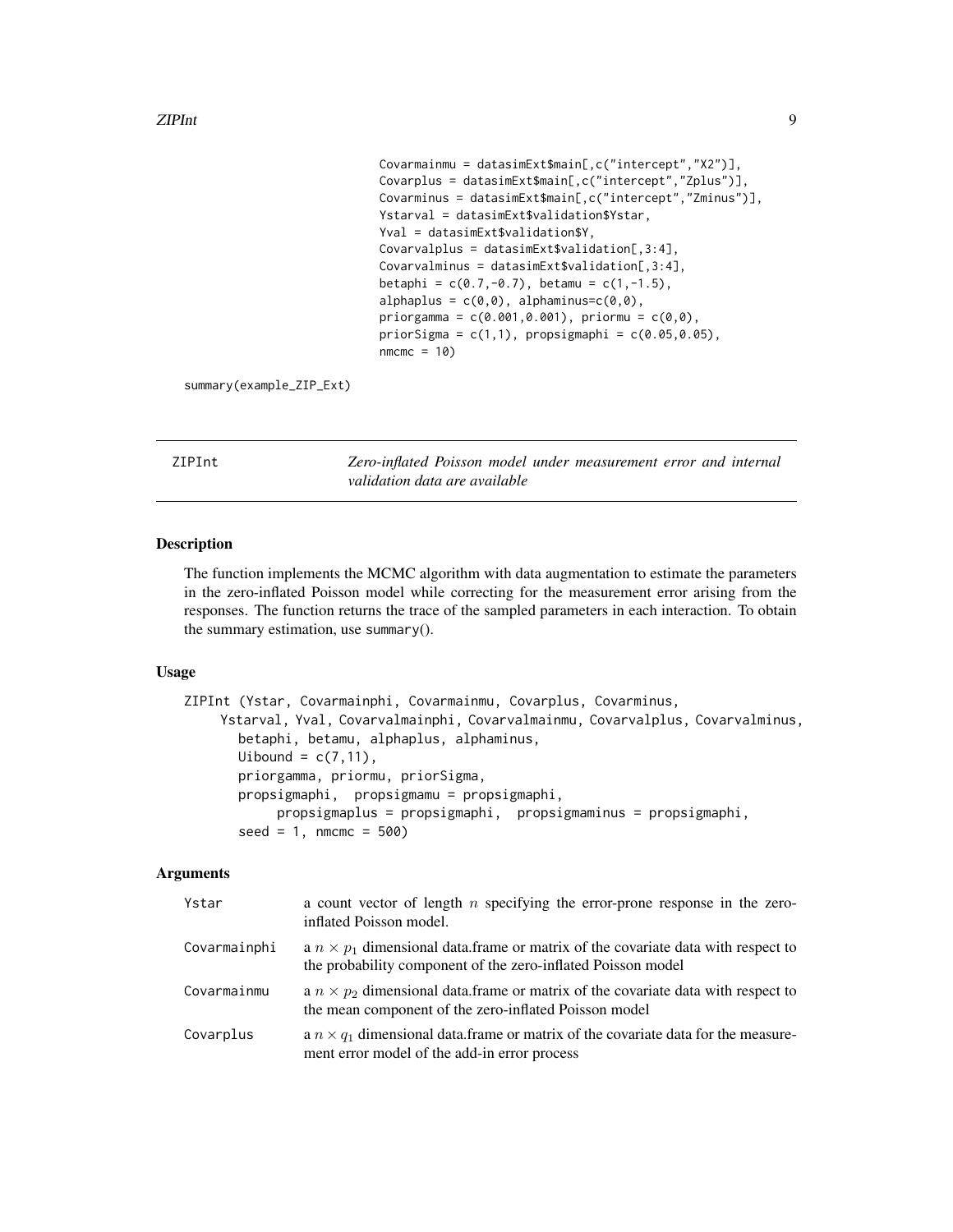| Covarminus      | a $n \times q_2$ dimensional data. frame or matrix of the covariate data for the measure-<br>ment error model of the leave-out error process                   |
|-----------------|----------------------------------------------------------------------------------------------------------------------------------------------------------------|
| Ystarval        | a count vector of length $m$ specifying the error-prone response in the validation<br>data.                                                                    |
| Yval            | a count vector of length $m$ specifying the precisely measured response in the<br>validation data.                                                             |
| Covarvalmainphi |                                                                                                                                                                |
|                 | a $m \times p_1$ dimensional data. frame or matrix of the covariate for validation data<br>with respect to the probability component of ZIP model              |
| Covarvalmainmu  | a $m \times p_2$ dimensional data.frame or matrix of the covariate for validation data<br>with respect to the mean component of ZIP model                      |
| Covarvalplus    | a $m \times q_1$ dimensional data. frame or matrix of the covariate for validation data<br>of the add-in error process                                         |
| Covarvalminus   | a $m \times q_2$ dimensional data. frame or matrix of the covariate for validation data<br>of the leave-out error process                                      |
| betaphi         | a vector of length $p_1$ specifying the initial values of the parameters in the prob-<br>ability component of the zero-inflated Poisson model                  |
| betamu          | a vector of length $p_2$ specifying the initial values of the parameters in the prob-<br>ability component of the zero-inflated Poisson model                  |
| alphaplus       | a vector of length $q_1$ specifying the initial values of the parameters for the mea-<br>surement error model of the add-in error process                      |
| alphaminus      | a vector of length $q_2$ specifying the initial values of the parameters in the prob-<br>ability component of the leave-out error process                      |
| Uibound         | a vector of length 2 specifying the maximum number of the count in the inverse<br>sampling method                                                              |
| priorgamma      | a vector of length 2 specifying the two parameters of gamma prior                                                                                              |
| priormu         | a vector of length $q_2$ specifying the mean vector of the normal prior for the<br>measurement error model of the leave-out error process                      |
| priorSigma      | a vector of length $q_2$ specifying the standard erros of the normal prior for the<br>measurement error model of the leave-out error process                   |
| propsigmaphi    | a vector of length $p_1$ specifying the standard error of the Gaussian proposal<br>distribution for the parameters corresponds to the probability component.   |
| propsigmamu     | a vector of length $p_2$ specifying the standard error of the Gaussian proposal<br>distribution for the parameters corresponds to the mean component.          |
| propsigmaplus   | a vector of length $q_1$ specifying the standard error of the Gaussian proposal<br>distribution for the parameters corresponds to the add-in error process.    |
| propsigmaminus  | a vector of length $q_1$ specifying the standard error of the Gaussian proposal<br>distribution for the parameters corresponds to the leave-out error process. |
| seed            | a numeric value specifying the seed for random generator                                                                                                       |
| nmcmc           | a integer specify the number of the generation of MCMC algorithm                                                                                               |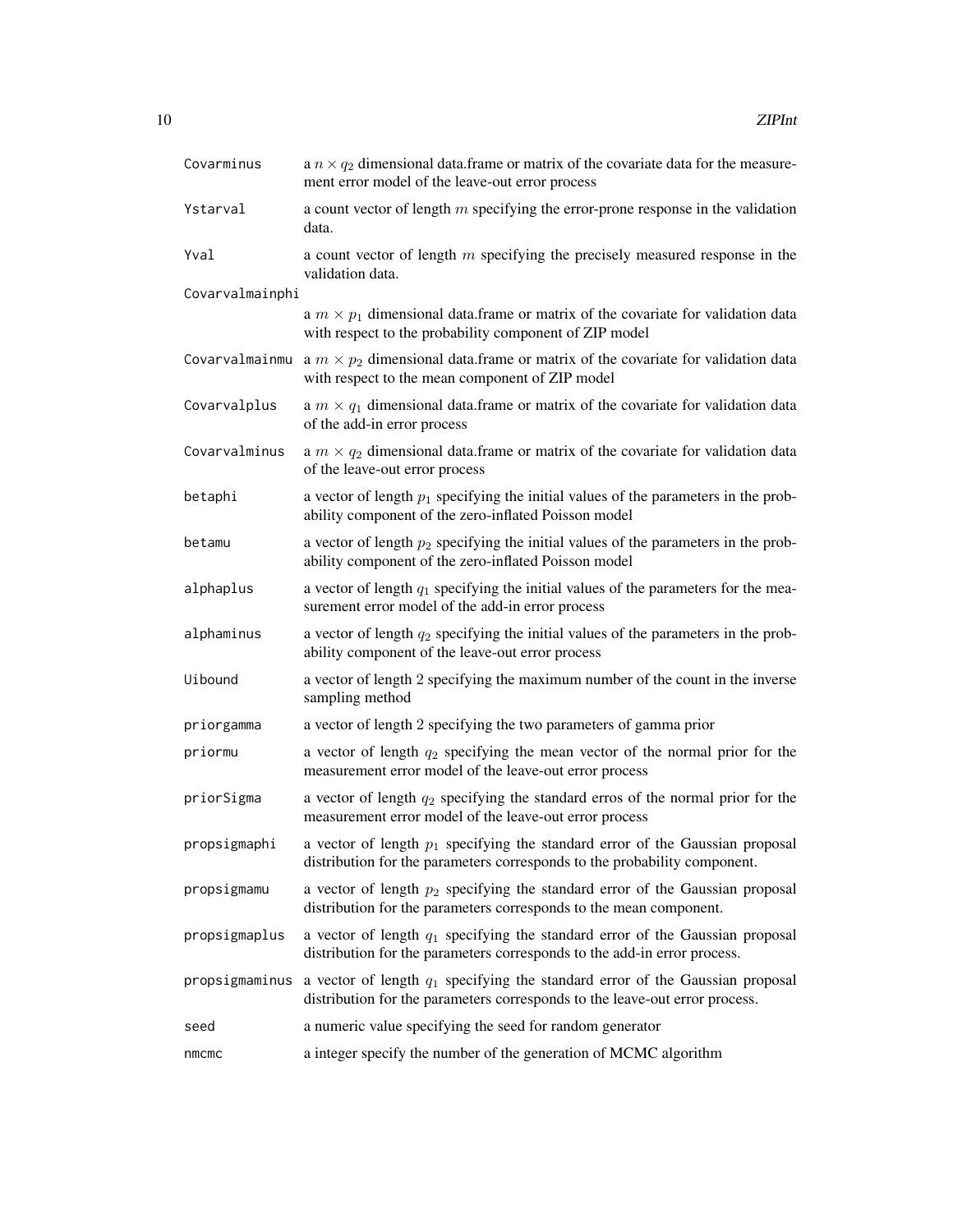### <span id="page-10-0"></span>zIPInt 11

### Details

Comparing to the ZIPExt function for the external validation study, this function has an addition component – covariates of response model in the validation data. Here, the argument "Covarvalmainphi" and "Covarvalmainmu" are new for the sceanrio with external validation.

### Value

BayesResults the list of trace of generated parameters for each component of the models. Data frame "betaphi\_trace" corresponds to the probability component of ZIP response model; "betamu\_trace" refers to the mean component of the ZIP response model. Data frames "alphaplus trace" and "alphaminus trace", respectively, correspond to the add-in error and leave-out error process in the measruement error model.

### Author(s)

Qihuang Zhang and Grace Y. Yi

### References

Zhang, Qihuang. "Inference Methods for Noisy Correlated Responses with Measurement Error." (2020).

### See Also

[glm](#page-0-0)

### Examples

```
data(datasimInt)
set.seed(0)
result <- ZIPInt(Ystar = datasimInt$main$Ystar,
                   Covarmainphi = datasimInt$main[,c("intercept","X1")],
                   Covarmainmu = datasimInt$main[,c("intercept","X2")],
                   Covarplus = datasimInt$main[,c("intercept", "Zplus")],
                   Covarminus = datasimInt$main[,c("intercept", "Zminus")],
                   Ystarval = datasimInt$val$Ystar,
                   Yval = datasimInt$val$Y.
                   Covarvalmainphi = datasimInt$val[,c("intercept","X1")],
                   Covarvalmainmu = datasimInt$val[,c("intercept","X2")],
                   Covarvalplus = datasimInt$val[,c("intercept", "Zplus")],
                   Covarvalminus = datasimInt$val[,c("intercept", "Zminus")],
                   betamu = c(-0.5, 0.5), betaphi = c(0.5, 0),
                   alphaplus = c(\theta, \theta), alphaminus= c(\theta, \theta),
                   priorgamma = c(1,1), priormu = c(\emptyset,\emptyset), priorSigma = c(1,1),
                      propsigmaphi = c(0.05, 0.05), nmcmc = 10)
```
summary(result)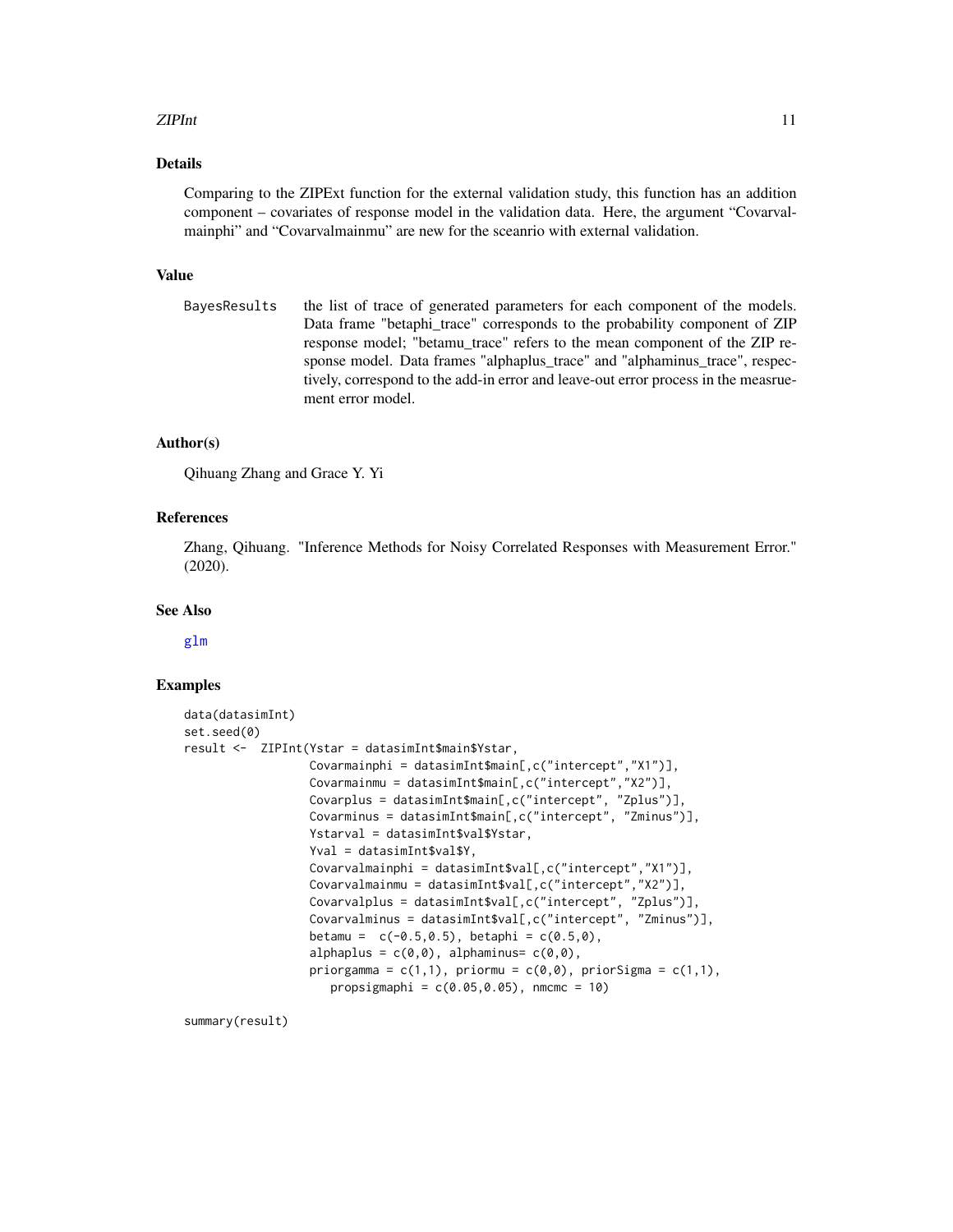<span id="page-11-1"></span><span id="page-11-0"></span>The function implements the MCMC algorithm with data augmentation to estimate the parameters in the zero-inflated Poisson model while correcting for the measurement error arising from the responses. The function returns the trace of the sampled parameters in each iteraction. To obtain the summary estimation, use summary().

### Usage

```
ZIPMErr (Ystar, Covarmainphi, Covarmainmu, Covarplus, Covarminus,
        betaphi, betamu, alphaplus, alphaminus,
        Uibound = c(7, 11),
     priorgamma, priormu, priorSigma, propsigmaphi, propsigmamu = propsigmaphi,
        propsigmaplus = propsigmaphi, propsigmaminus = propsigmaphi,
        seed = 1, nmcmc = 500)
```

| Ystar        | a count vector of length $n$ specifying the error-prone response in the zero-<br>inflated Poisson model.                                                 |
|--------------|----------------------------------------------------------------------------------------------------------------------------------------------------------|
| Covarmainphi | a $n \times p_1$ dimensional data. frame or matrix of the covariate data with respect to<br>the probability component of the zero-inflated Poisson model |
| Covarmainmu  | a $n \times p_2$ dimensional data. frame or matrix of the covariate data with respect to<br>the mean component of the zero-inflated Poisson model        |
| Covarplus    | a $n \times q_1$ dimensional data. frame or matrix of the covariate data for the measure-<br>ment error model of the add-in error process                |
| Covarminus   | a $n \times q_1$ dimensional data. frame or matrix of the covariate data for the measure-<br>ment error model of the leave-out error process             |
| betaphi      | a vector of length $p_1$ specifying the initial values of the parameters in the prob-<br>ability component of the zero-inflated Poisson model            |
| betamu       | a vector of length $p_2$ specifying the initial values of the parameters in the prob-<br>ability component of the zero-inflated Poisson model            |
| alphaplus    | a vector of length $q_1$ specifying the initial values of the parameters for the mea-<br>surement error model of the add-in error process                |
| alphaminus   | a vector of length $q_2$ specifying the initial values of the parameters in the prob-<br>ability component of the leave-out error process                |
| Uibound      | a vector of length 2 specifying the maximum number of the count in the inverse<br>sampling method                                                        |
| priorgamma   | a vector of length 2 specifying the two parameters of gamma prior                                                                                        |
| priormu      | a vector of length $q_2$ specifying the mean vector of the normal prior for the<br>measurement error model of the leave-out error process                |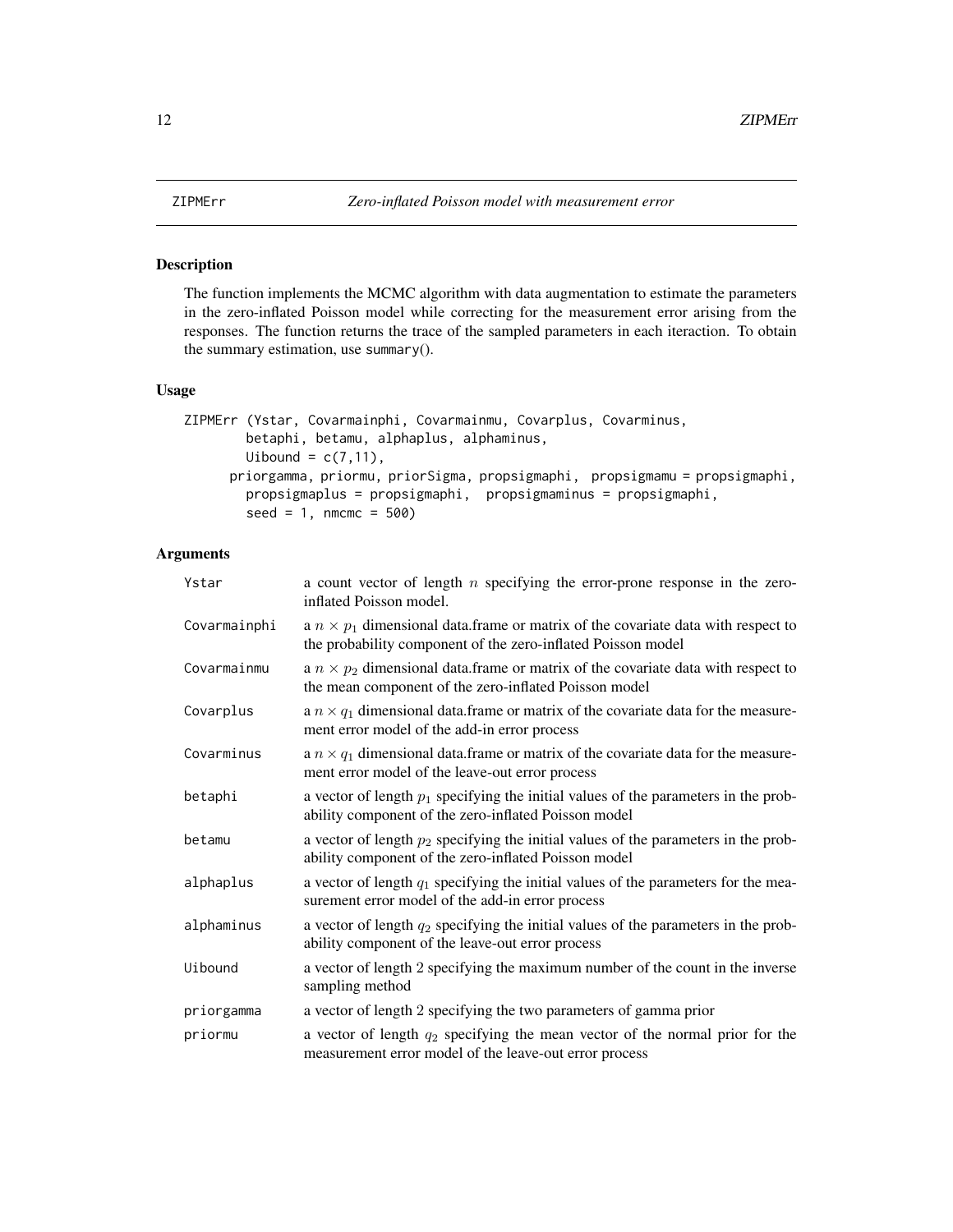### <span id="page-12-0"></span>zIPMErr 13

| priorSigma     | a vector of length $q_2$ specifying the standard erros of the normal prior for the<br>measurement error model of the leave-out error process                   |
|----------------|----------------------------------------------------------------------------------------------------------------------------------------------------------------|
| propsigmaphi   | a vector of length $p_1$ specifying the standard error of the Gaussian proposal<br>distribution for the parameters corresponds to the probability component.   |
| propsigmamu    | a vector of length $p_2$ specifying the standard error of the Gaussian proposal<br>distribution for the parameters corresponds to the mean component.          |
| propsigmaplus  | a vector of length $q_1$ specifying the standard error of the Gaussian proposal<br>distribution for the parameters corresponds to the add-in error process.    |
| propsigmaminus | a vector of length $q_1$ specifying the standard error of the Gaussian proposal<br>distribution for the parameters corresponds to the leave-out error process. |
| seed           | a numeric value specifying the seed for random generator                                                                                                       |
| nmcmc          | a integer specify the number of the generation of MCMC algorithm                                                                                               |

### Details

The zero-inflated Poisson model involves two components, the probability components and the mean compoenents (Zhang, 2020). Although there are might arugments involved in the functions, they can be summarized to four sources in the model. The response model (zero-inflated Poisson model) involves two components: the probability component and the mean count component. The measurement error models contains two process: the add-in process and leave-out process. The arguements end with "-phi" corresponds to the probability component of the response model. The arguements end with "-mu" corresponds to the mean component of the response model. The arguements end with "-plus" corresponds to the add-in error process in the measurment error model. The arguements end with "-minus" corresponds to the leave-out process of the measurement error model.

### Value

BayesResults the list of trace of generated parameters for each component of the models. Data frame "betaphi\_trace" corresponds to the probability component of ZIP response model; "betamu\_trace" refers to the mean component of the ZIP response model. Data frames "alphaplus\_trace" and "alphaminus\_trace", respectively, correspond to the add-in error and leave-out error process in the measruement error model.

### Author(s)

Qihuang Zhang and Grace Y. Yi

### References

Zhang, Qihuang. "Inference Methods for Noisy Correlated Responses with Measurement Error." (2020).

### See Also

[glm](#page-0-0)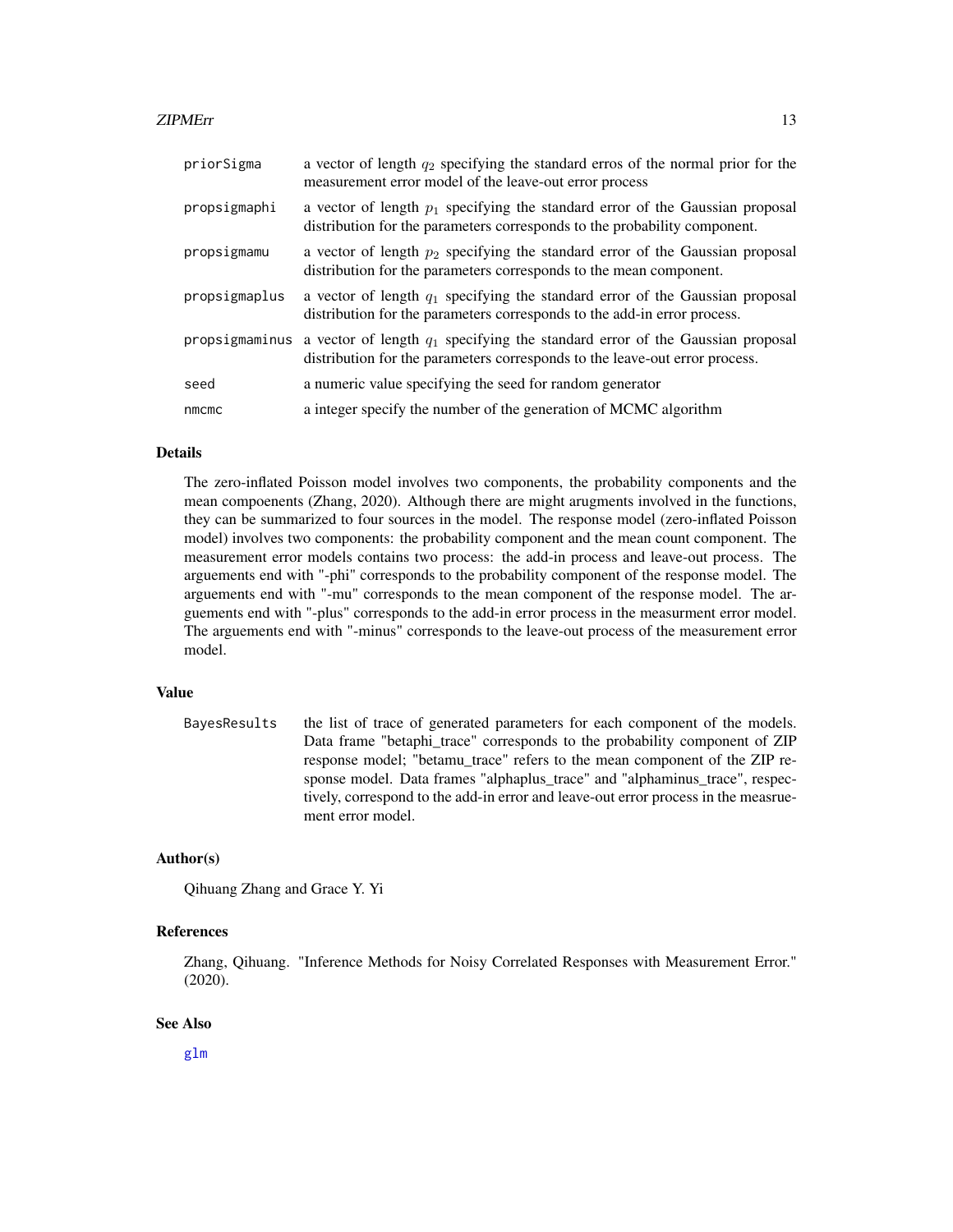### Examples

```
## load data
data(datasim)
set.seed(0)
example_ZIP_MErr <- ZIPMErr (Ystar = datasim$Ystar,
                           Covarmainphi = datasim[,c("intercept","X1")],
                           Covarmainmu = datasim[,c("intercept","X2")],
                           Covarplus = datasim[,c("intercept","Xplus")],
                           Covarminus = datasim[,c("intercept","Xminus")],
                           betaphi = c(0.7, -0.7), betamu = c(1, -1.5),
                           alphaplus = c(\emptyset, \emptyset), alphaminus=c(\emptyset, \emptyset),
                           priorgamma = c(0.001, 0.001), priormu = c(0, 0),
                           priorSigma = c(1,1), propsigmaphi = c(0.05,0.05),
                           nmcmc = 10)
```
summary(example\_ZIP\_MErr)